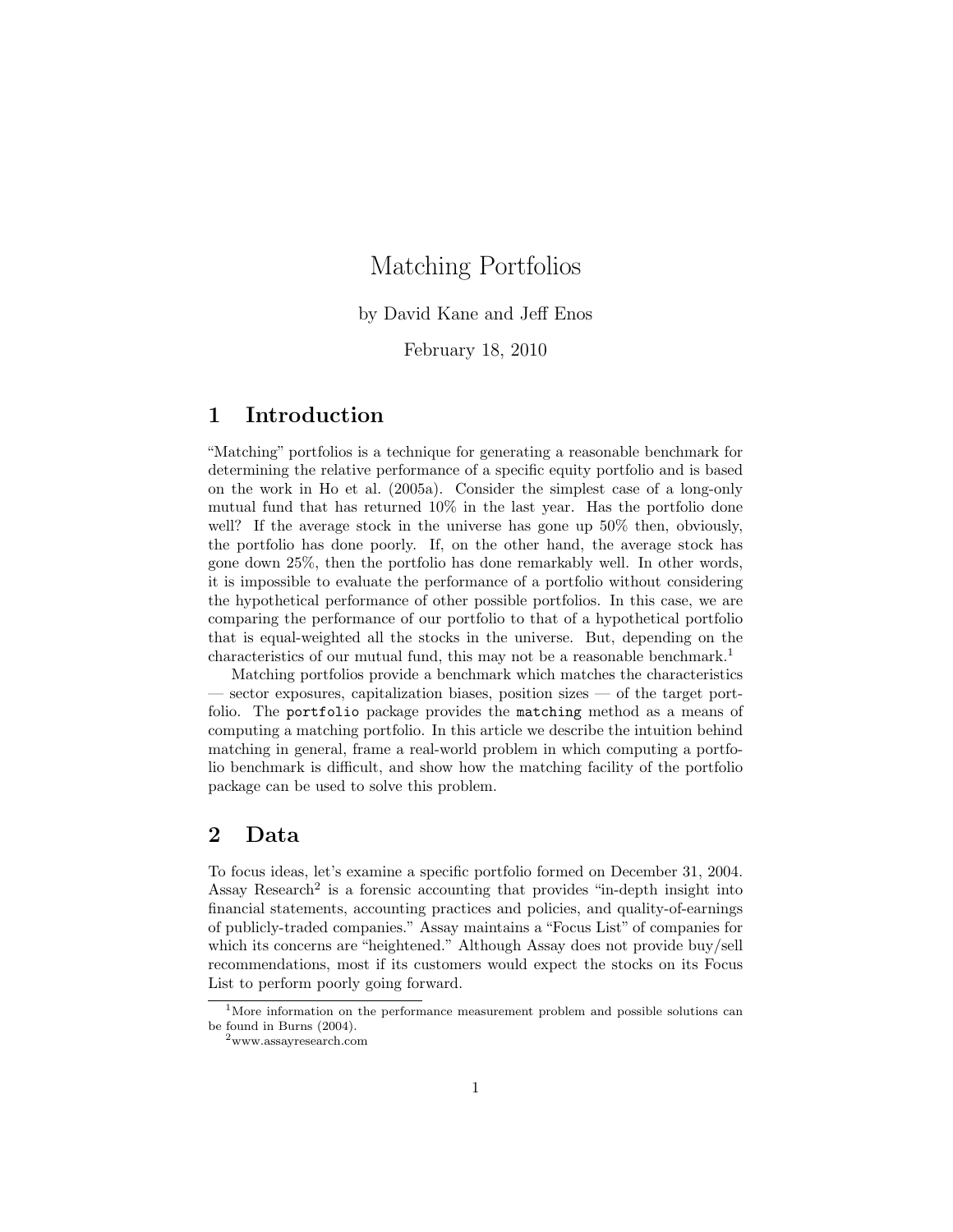On December 31, 2004, there were 33 companies on Assay's Focus List. The list of companies, along with data on a total of 4,000 stocks that were trading at that time, are available as part of the R portfolio package.

```
> data(assay)
> assay[c(1407, 1873, 1058, 2453, 1833, 1390), c("id", "symbol",
      "name", "country", "currency", "price", "sector", "liq",
      "on.f1", "ret.0.3.m", "ret.0.6.m")
```

|       |                               | id symbol |                                   |          |              |     | name country currency price |     | sector         |
|-------|-------------------------------|-----------|-----------------------------------|----------|--------------|-----|-----------------------------|-----|----------------|
|       | 22101 36960410                |           | GE GENERAL ELECTRIC CO            |          |              | USA | USD                         |     | 36 Industrials |
|       | 29780 47816010                | JNJ       | JOHNSON & JOHNSON                 |          |              | USA | USD                         | 63  | Staples        |
|       | 17157 26054310 DOW            |           |                                   |          | DOW CHEMICAL | USA | USD                         | 50  | Materials      |
| 57743 |                               |           | 663710 NCM.AU NEWCREST MINING LTD |          |              | AUS | AUD                         | 17  | Materials      |
| 52459 | 646862                        | 8584      |                                   |          | JACCS CO LTD | JPN | <b>JPY</b>                  | 616 | Financials     |
| 6930  | G3726010 GRMN                 |           |                                   |          | GARMIN LTD   | USA | <b>USD</b>                  | 61  | Technology     |
|       |                               |           | liq on.fl $ret.0.3.m.ret.0.6.m$   |          |              |     |                             |     |                |
|       | 22101 2.84 FALSE              |           | $-0.0059$                         | $-0.021$ |              |     |                             |     |                |
|       | 29780 2.42 FALSE 0.0635 0.078 |           |                                   |          |              |     |                             |     |                |
|       | 17157 1.90 FALSE              |           | 0.0137                            | $-0.089$ |              |     |                             |     |                |
| 57743 | 0.74 FALSE                    |           | $-0.0023$                         | $-0.115$ |              |     |                             |     |                |
|       | 52459 -0.47 FALSE             |           | 0.2138                            | 0.142    |              |     |                             |     |                |
| 6930  | 1.63                          | TRUE      | $-0.2387$                         | $-0.297$ |              |     |                             |     |                |
|       |                               |           |                                   |          |              |     |                             |     |                |

The variables in the data frame follow:

- id is an identifier for each security, generally a CUSIP for companies traded on US exchanges and a SEDOL for companies traded elsewhere.
- symbol is a human-readable identifier that is generally the ticker that the security trades under in its home market; exchange specific information is sometime appended to it. For example, Newcrest Mining trades under the ticker "NCM" in Australia, indicated by the "AU" suffix.
- name is the name of the company. We will generally use the terms "company" and "security" interchangeably even though a "company" is a single legal entity which often has several different types of securities associated with it. In this example, we are only examining the single primary equity security for each company.
- country is the ISO code for the country in which the security is traded. Note that this is not necessarily the same as the country in which the company is headquartered or incorporated. For example, Garmin (GRMN) trades in the US but is incorporated in the Cayman Islands.<sup>3</sup>
- currency is the ISO code for the currency in which the security trades.
- price is the latest closing price for the security as of December 31, 2004. (Not all securities traded on that date.)

<sup>3</sup>http://www.garmin.com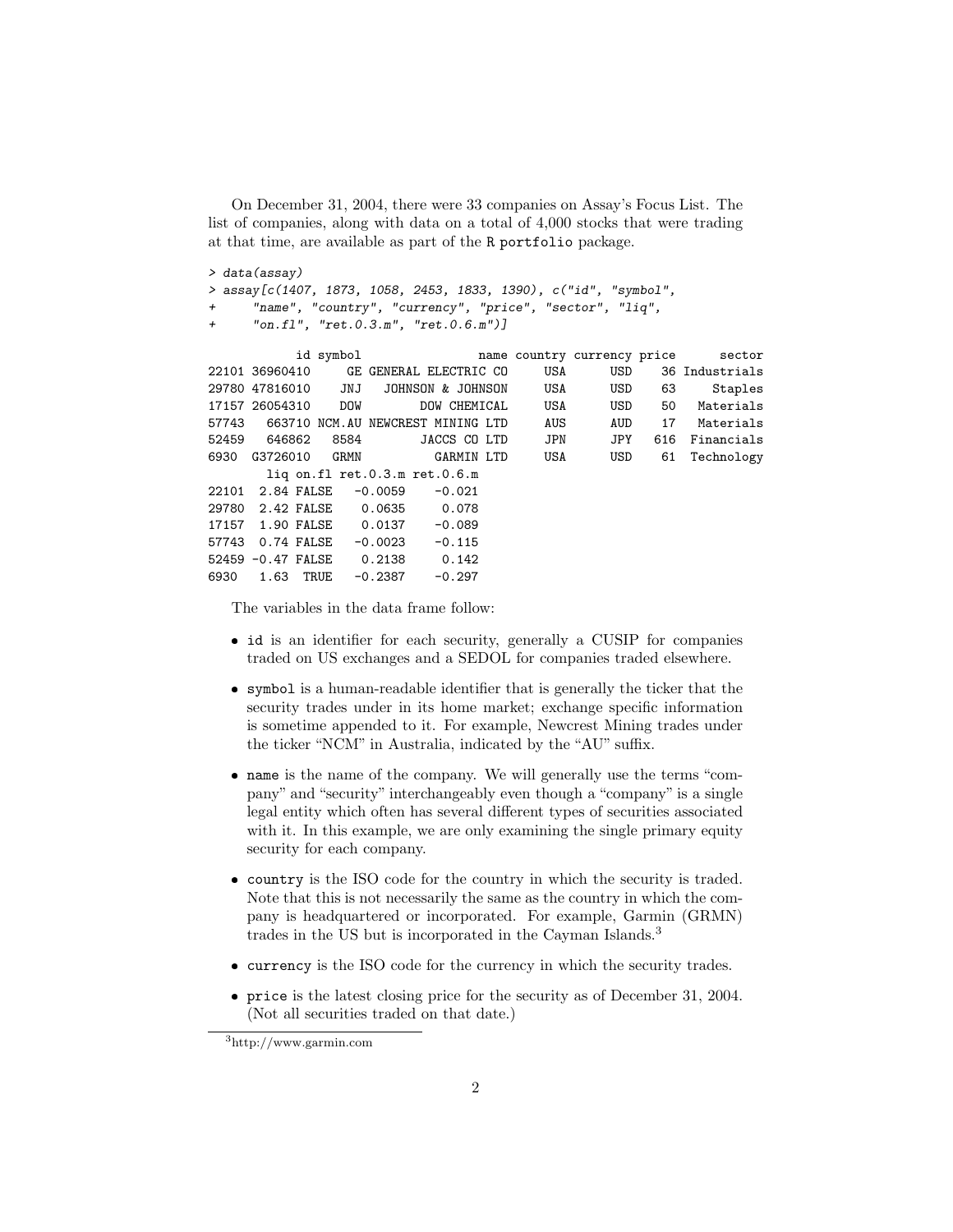- sector is the economic sector in which a majority of the company's business takes place. There are 10 sectors in this data including Communications, Cyclicals, Energy, Financials and Technology.
- liq is a measure of the typical daily dollar volume of trading in the security. We normalized it to be  $N(0, 1)$ .
- assay is a TRUE/FALSE indicator of whether or not the security was on the Assay Focus List on December 31, 2004. Thirty three companies were on the list at that time.
- ret.0.3.m and ret.0.6.m are the three and six month, respectively, returns for each security, including dividends.

There are no missing observations. The universe of 4,000 companies consists of large companies and all the AFL stocks, and is restricted to companies that trade on exchanges in developed markets. For example, we include Japan but not South Korea, Austria but not Croatia.

## 3 An Assay Focus List (AFL) portfolio

Consider a portfolio formed by taking equal-weighted short positions in each of the Assay Focus List stocks and focusing in the returns for the first three months, through March 31, 2005.

```
> assay$assay.wt <- ifelse(assay$on.fl, -1, NA)
> p <- new("portfolioBasic", name = "AFL Portfolio", instant = as.Date("2004-12-31"),
     data = assay, id.var = "symbol", in.var = "assay.wt", type = "relative",+ size = "all", ret.var = "ret.0.3.m")
> summary(p)
Portfolio: AFL Portfolio
       count weight
Long: 0 0Short: 33 -1
Top/bottom positions by weight:
    id pct
1 ACXM -3
2 AFFX -3
3 ANSI -3
4 ARTC -3
5 AV -3
29 SLE -3
30 UNA -3
31 USPI -3
32 UTSI -3
33 VCI -3
```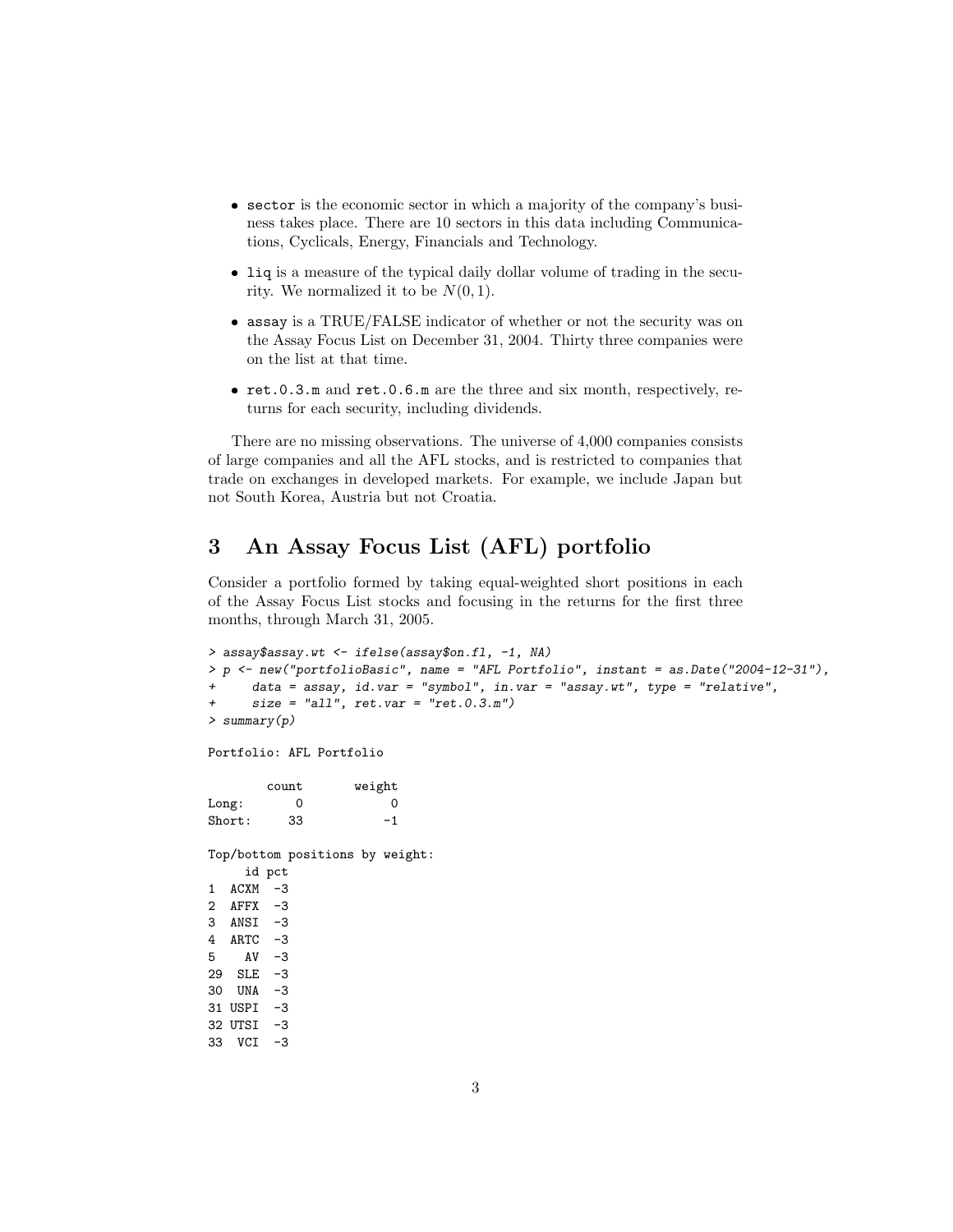```
> summary(performance(p))
Total return: 7.64 %
Best/Worst performers:
    id weight ret contrib
18 HOTT -0.030 0.27 -0.0082
21 KOMG -0.030 0.19 -0.0058
2 AFFX -0.030 0.17 -0.0052
26 PDCO -0.030 0.15 -0.0046
12 ELAB -0.030 0.12 -0.0036
24 OPWV -0.030 -0.21 0.0064
17 GRMN -0.030 -0.24 0.0072
3 ANSI -0.030 -0.32 0.0097
5 AV -0.030 -0.32 0.0097
32 UTSI -0.030 -0.51 0.0153
```
This short-only portfolio returns 7.64% because the average Assay stock fell in price by this amount during the first quarter of 2005. Making 7% in three months is rarely a bad thing, but whether or not this counts as good performance depends on how other stocks in the universe performed during this time period. If the universe consistently outperforms the AFL portfolio, then we could achieve better returns by shorting stocks randomly selected from the universe. We might question the utility of subscribing to Assay's focus list examine the opportunity cost of such a subscription.

A simple analysis suggests that the AFL portfolio significantly outperforms the universe. The average stock in the universe of 4,000 was up 1.4%, and the AFL portfolio returned 7.64%. If we shorted 33 randomly selected stocks from the universe, we would expect the return to be  $-1.4\%$ . If we consider this to be a reasonable benchmark, then the AFL portfolio outperformed the universe by 9%.

But is the Assay portfolio similar to the rest of the universe? To some extent, it is. All the securities in the universe are relatively larger capitalization, liquid equities traded on developed market stock exchanges. But the AFL portfolio is also very different since all of its components are US stocks. Is it fair to use a benchmark with international stocks as a comparison for a US-only portfolio like APL? Probably not.

Another major difference between the AFL portfolio and the universe is that the AFL is concentrated in a limited number of sectors.

> exposure(p, exp.var = "sector")

```
sector
```

|    | variable long short exposure |             |          |
|----|------------------------------|-------------|----------|
|    | 1 Communications             | $0 - 0.091$ | $-0.091$ |
| 3  | Industrials                  | $0 - 0.091$ | $-0.091$ |
| 2  | Cyclicals                    | $0 - 0.121$ | $-0.121$ |
| 4  | Staples                      | $0 - 0.303$ | $-0.303$ |
| -5 | Technology                   | $0 - 0.394$ | $-0.394$ |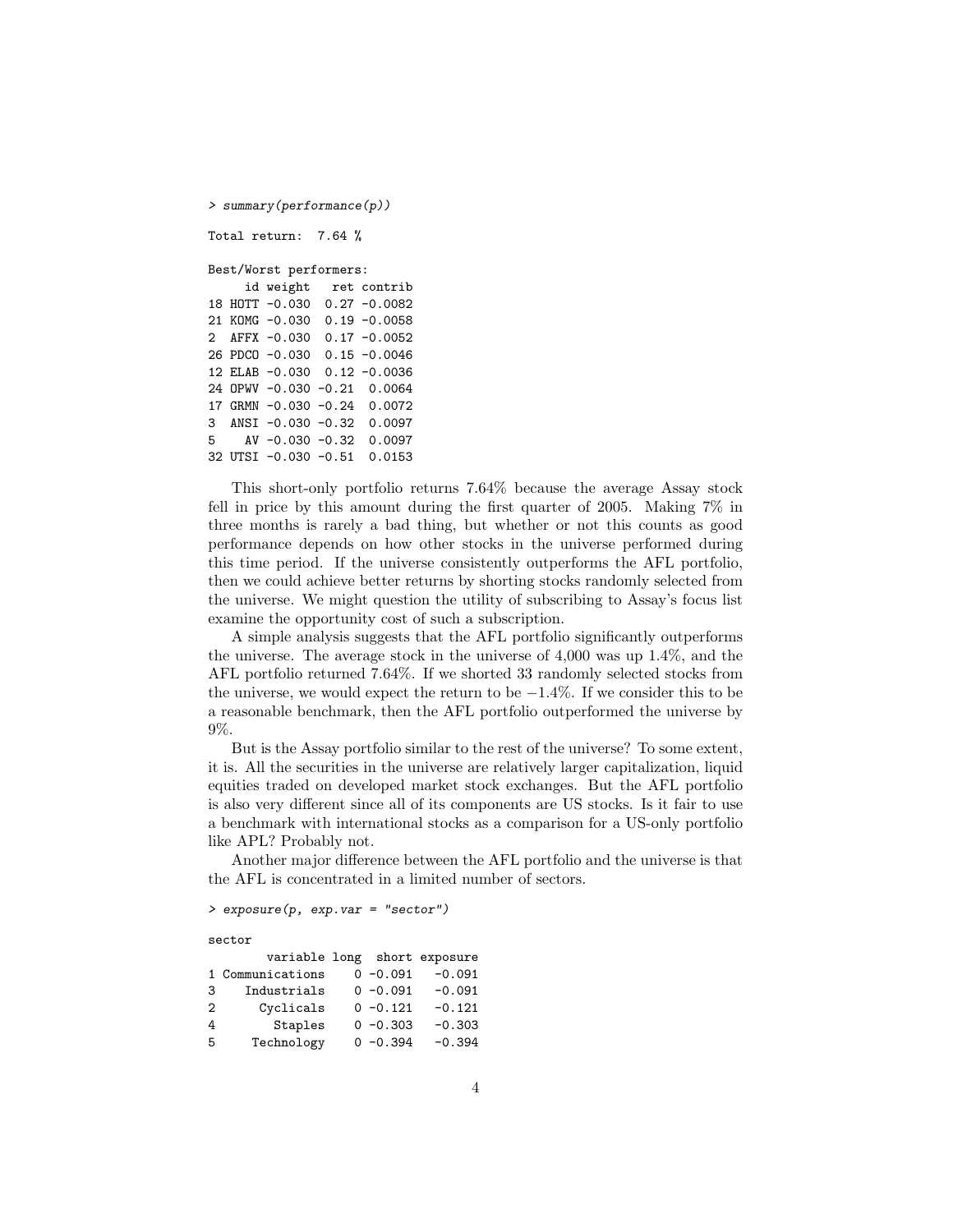The analysts at Assay do not place companies from sectors like Financials, Energy and Utilities on to their Focus List because they lack the industry knowledge to evaluate the financial statements for such companies. Any benchmark which includes securities from such sectors is inappropriate for judging the skill of Assay. After all, if Energy stocks did very well in the first quarter of 2005, a benchmark short portfolio which included them would do very poorly. Assay would hardly deserve "credit" for this since it is not claiming that stocks in sectors which it does not cover will do well. It makes no predictions about how energy stocks, on average, will do.<sup>4</sup>

Even if we were to eliminate from the universe both non-US stocks and stocks in sectors that Assay does not cover, a variety of incompatibilities between the AFL portfolio and possible benchmarks would remain. For example, the average Assay stock has a liquidity of over 0.5, more than  $1/2$  a standard deviation greater than the universe as a whole. The Assay portfolio has almost 40% of its holdings in Technology stocks, but the universe is only 7% Technology. What we need is a benchmark portfolio that looks like, that "matches," the Assay portfolio in terms of variables like country, sector, liquidity and so on but which is otherwise randomly selected from non-Assay stocks in the universe.

### 4 A Matching Portfolio

The solution to the problem of constructing a benchmark for a portfolio like that derived from the Assay Focus List is to create a "matching" portfolio, a portfolio with characteristics as similar as possible to the AFL portfolio without being identical to it. For the AFL benchmark, we would like a portfolio with similar country and sector breakdown as well as a similar distribution of liquidity. If the AFL portfolio does much better (because the Assay stocks do very poorly) than this benchmark, we have evidence that Assay has in fact identified companies with significant problems. It isn't just a matter of the AFL doing well relative to the overall universe because, for example, Energy stocks have risen so much and the AFL isn't short any energy stocks.

#### 4.1 Statistical intuition

One way to think about the assessment of the AFL is to consider an analogy to a randomized scientific experiment. Recall that a randomized experiment or trial begins by selecting a group of subjects to work with. From this population, a group of subjects is randomly selected and to whom is applied the treatment. The rest of the group receives the control. Since the treatment was applied randomly, any differences in the outcome should be the result of the treatment rather than be caused by systematic differences between the treatment and control groups (Rubin (1974)).

Consider a group of 4000 individuals with a headache. We want to determine if the treatment of "taking an aspirin" relieves the headache better than the

<sup>4</sup>Energy was the best performing sector in Q1 2005, with the average stock up over 15%.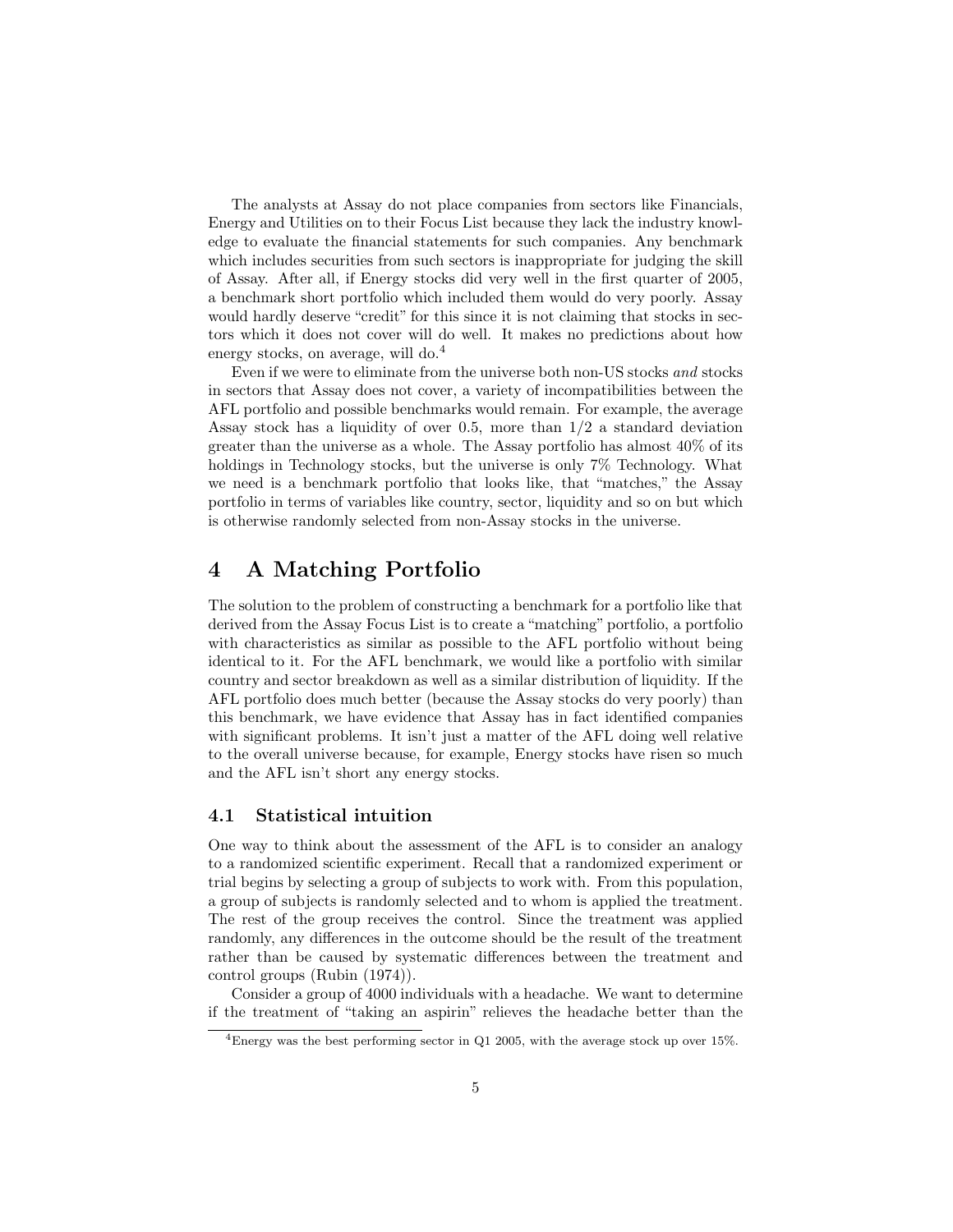control of "taking a placebo." If we only have, say, 33 aspirins to use for the test, we should select 33 people at random from the group of 4000 and give them each an aspirin. The other individuals get the placebo. Afterward, we can see how the treatment group (having taken the aspirin) compares to the control group (who took the placebo). If, for example, the reported headache pain of the treated group is much lower than that of the control group, we might conclude that aspirin works.

Imagine that we have a "treatment" which we believe causes stock prices to fall. We want to test to see if this treatment actually has that effect. The best way to do so is to run a randomized trial. Select, say, 33 stocks at random from the total universe of 4,000 stocks. Apply the treatment to those 33 stocks but not to the other 3,967. If the price of the 33 treated stocks falls more (or rises less) then the prices of the 3,967 control stocks, we might conclude that the treatment works.

The problem arises, for both tests of aspirin and tests of Assay, when we can no longer do random assignment. Imagine that, instead of assigning aspirin/placebo randomly, 33 of the 4,000 people in our group volunteer to take it. The problem is that these 33 might be very different from the others. They might be all men or mostly old or very fat. Unless we somehow "control" for this problem, we will not be able to conclude that the treatment, the aspirin, actually caused the decrease in headache pain. Instead, it could just be that headaches go away more quickly in old, fat men. Instead of comparing our 33 volunteers to everyone else, we need to compare them to a subgroup that "matches" them. If they are mostly male, old and fat, we should select a control group of people who took the placebo that is equally male, old and fat. If aspirin-takers report less pain in this group, then we might reasonably conclude that — at least within this subpart of the population — aspirin works.

The same intuition lies behind the construction of a matching portfolio. We need a portfolio that looks like the AFL portfolio in terms of country, sector and liquidity. If the only difference between the AFL and matching portfolio is that the former consists of stocks that Assay has "heightened" concerns about while the latter consists of similar stocks without such concerns, we may conclude that any differences in their subsequent performance is due to the treatment received.

Now, of course, placement on the Focus List does not cause a stock decline in the same way that taking an aspirin causes, by hypothesis, headache pain to decrease. The price of a stock does not decrease as an Assay employee types the focus list, but the price of stocks on the focus list may decrease when Assay customers receive the list and sell or short the stocks on the focus list. Whether information from Assay or conditions internal to a Focus List company cause price decline is not important. What matters is that one can enter a short position before the price declines. Ultimately, the concerns should be first, whether or not Assay can predict negative future performance and second, if one can enter a position before this information is incorporated into the price.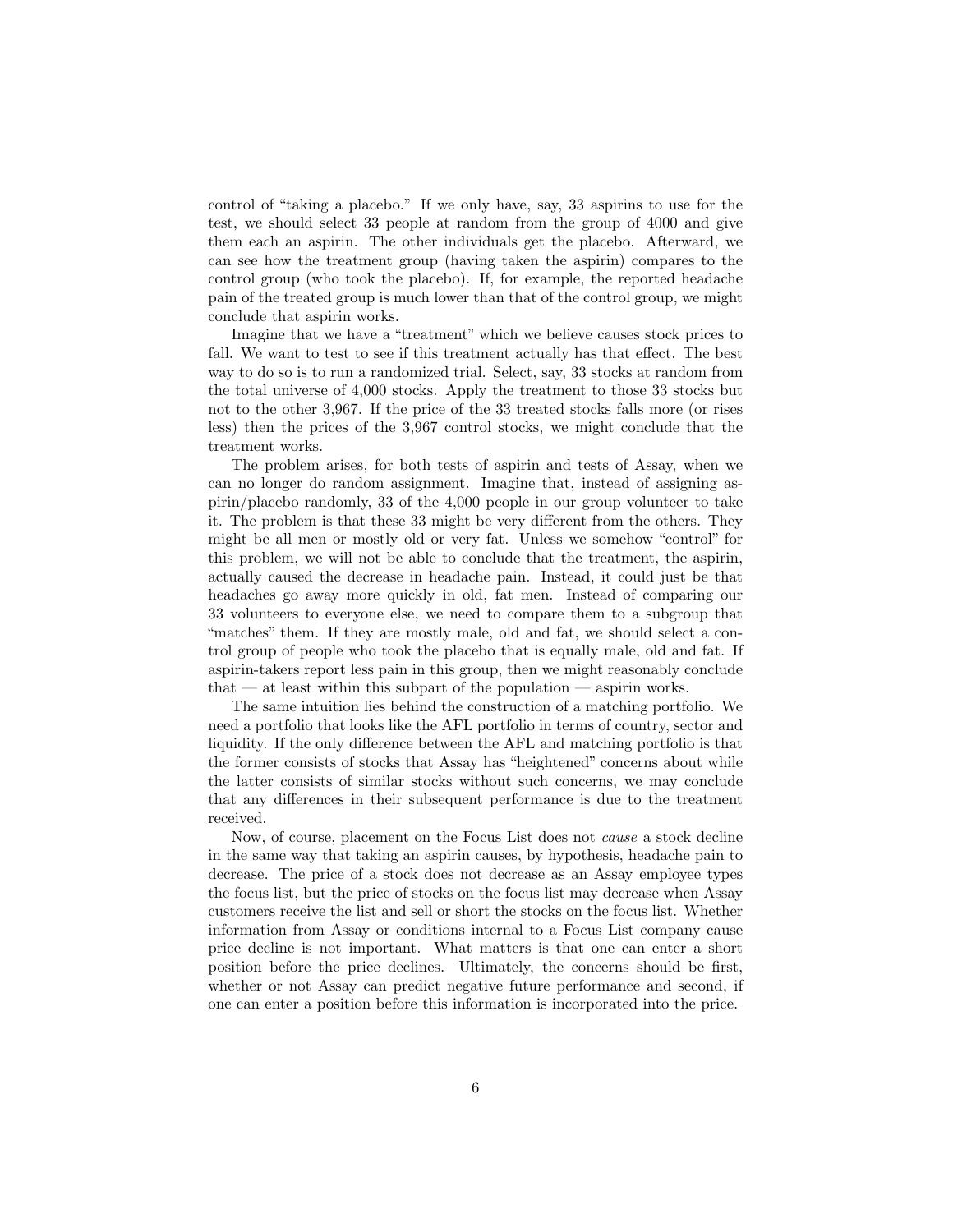#### 4.2 Making a match

Note: Due to internal changes to the package there may be some inconsistencies in this and subsequent sections of the document.

We want a matching portfolio which is as similar as possible to the AFL portfolio but which does not include the same stocks. The matching method in the portfolio package provides this functionality, with a little help from the MatchIt package (Ho et al. (2005b)). Calling this method on a portfolio object, p, returns a portfolio of different stocks that share attributes with the stocks in p. These positions most closely resemble those in p along the dimensions specified in the covariates argument:

```
> p.m \leq matching(p, covariates = c("country", "sector", "liq"))> summary(p.m)
Matched portfolio summary: AFL Portfolio
1 matches using greedy matching.
Matched portfolio returns:
  Min. 1st Qu. Median Mean 3rd Qu. Max.
  0.048 0.048 0.048 0.048 0.048 0.048
Original portfolio return: 0.076, with 0 NAs.
Original return relative to matches: 0.029
Original portfolio outperformed 100% of matches.
```
A quick inspection of the new portfolio's positions confirms that none of the positions of p.m appear in p.

> all(!p.m@matches[, 1] %in% p@weights\$id)

[1] TRUE

Having created a matching portfolio using country, sector, and liquidity as covariates, we would expect p.m and p to have similar exposures to these variables. First, all of the positions in p.m have country USA. This makes sense because all AFL stocks, and thus all stocks in p, are US stocks. More interestingly, however, the sector exposures of p.m are quite similar to the sector exposures of p:

```
> exposure(p, exp.var = "sector")
sector
       variable long short exposure
1 Communications 0 -0.091 -0.091
3 Industrials 0 -0.091 -0.091
```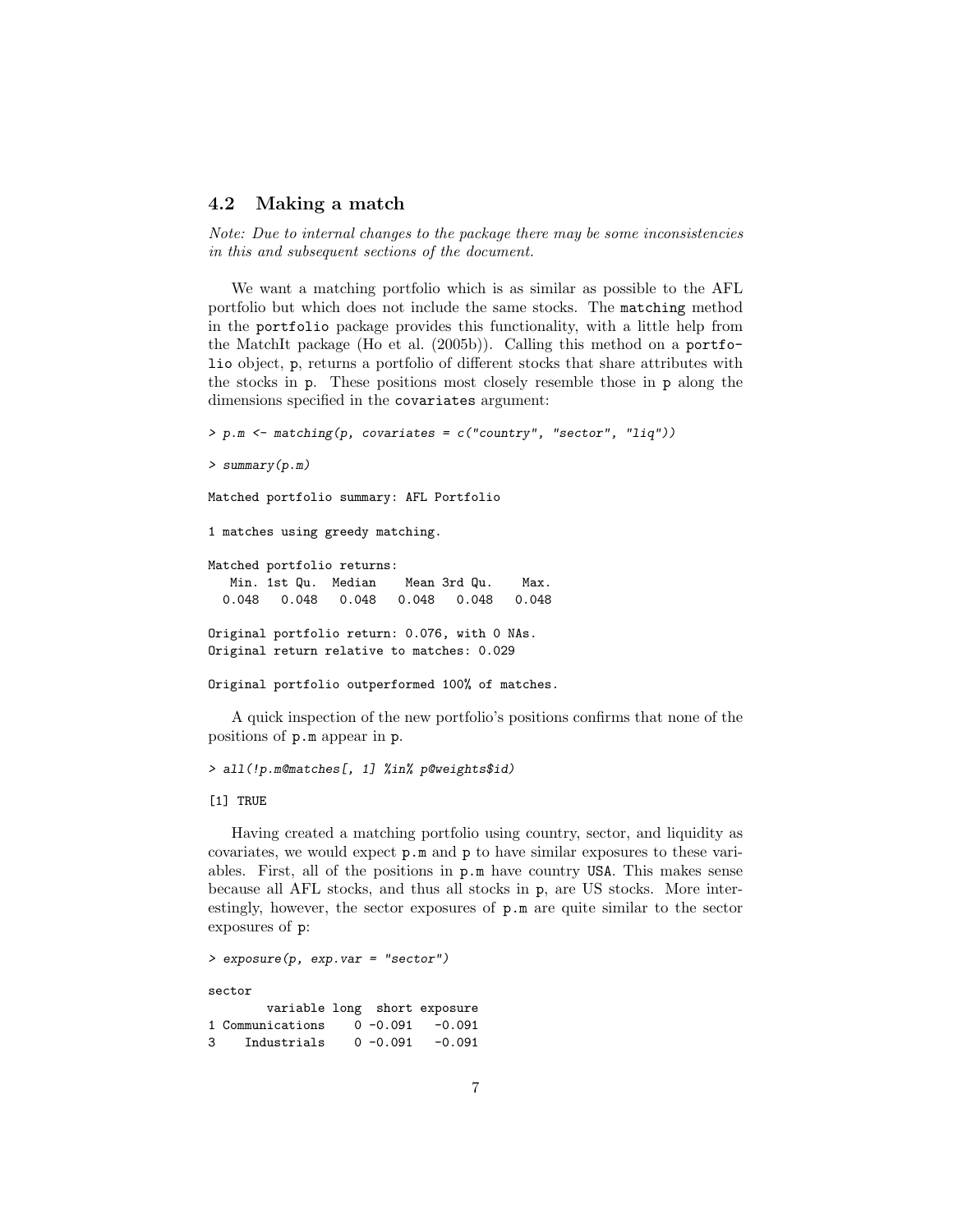| 2 | Cyclicals      | $0 - 0.121$                         | $-0.121$  |            |            |
|---|----------------|-------------------------------------|-----------|------------|------------|
| 4 | Staples        | $0 - 0.303$                         | $-0.303$  |            |            |
| 5 | Technology     | $0 - 0.394$                         | $-0.394$  |            |            |
|   |                | > exposure(p.m, exp.var = "sector") |           |            |            |
|   | \$sector       |                                     |           |            |            |
|   | Communications | Conglomerates                       | Cyclicals | Energy     | Financials |
|   | $-0.061$       | 0.000                               | $-0.091$  | 0.000      | 0.000      |
|   | Industrials    | Materials                           | Staples   | Technology | Utilities  |
|   | $-0.121$       | 0.000                               | $-0.333$  | $-0.394$   | 0.000      |

The only difference sector-wise between the two portfolios is that p.m has one more stock in Staples and one less stock in Communications. Finally, the exposure of p to the numeric variable liquidity:

```
> exposure(p, exp.var = "liq")
numeric
  variable long short exposure
1 liq 0 -0.54 -0.54
   is quite close to p.m's exposure to liquidity:
> exposure(p.m, exp.var = "liq")
```
\$liq 1  $-0.49$ 

Since we matched using more than one covariate, we shouldn't expect the matching portfolio's exposures to the covariates to be exactly the same as those of the original portfolio. However, given a large enough universe upon which the matching method can draw, we expect those exposures to be reasonably close.

#### 4.3 The Match as a Benchmark

Now that we've run matching on our AFL portfolio and calculated a match, we can examine how the AFL portfolio performed relative to the match. Recall that the AFL portfolio returned 7.64% during Q1 2005, and that members of our 4000 stock universe were up 1.4% on average during this period. The AFL portfolio, then, outperformed a randomly selected portfolio of 33 stocks from our universe by 9%.

The match, however, performed far better than a randomly selected portfolio:

> summary(performance(p.m))

Min. 1st Qu. Median Mean 3rd Qu. Max. 0.048 0.048 0.048 0.048 0.048 0.048